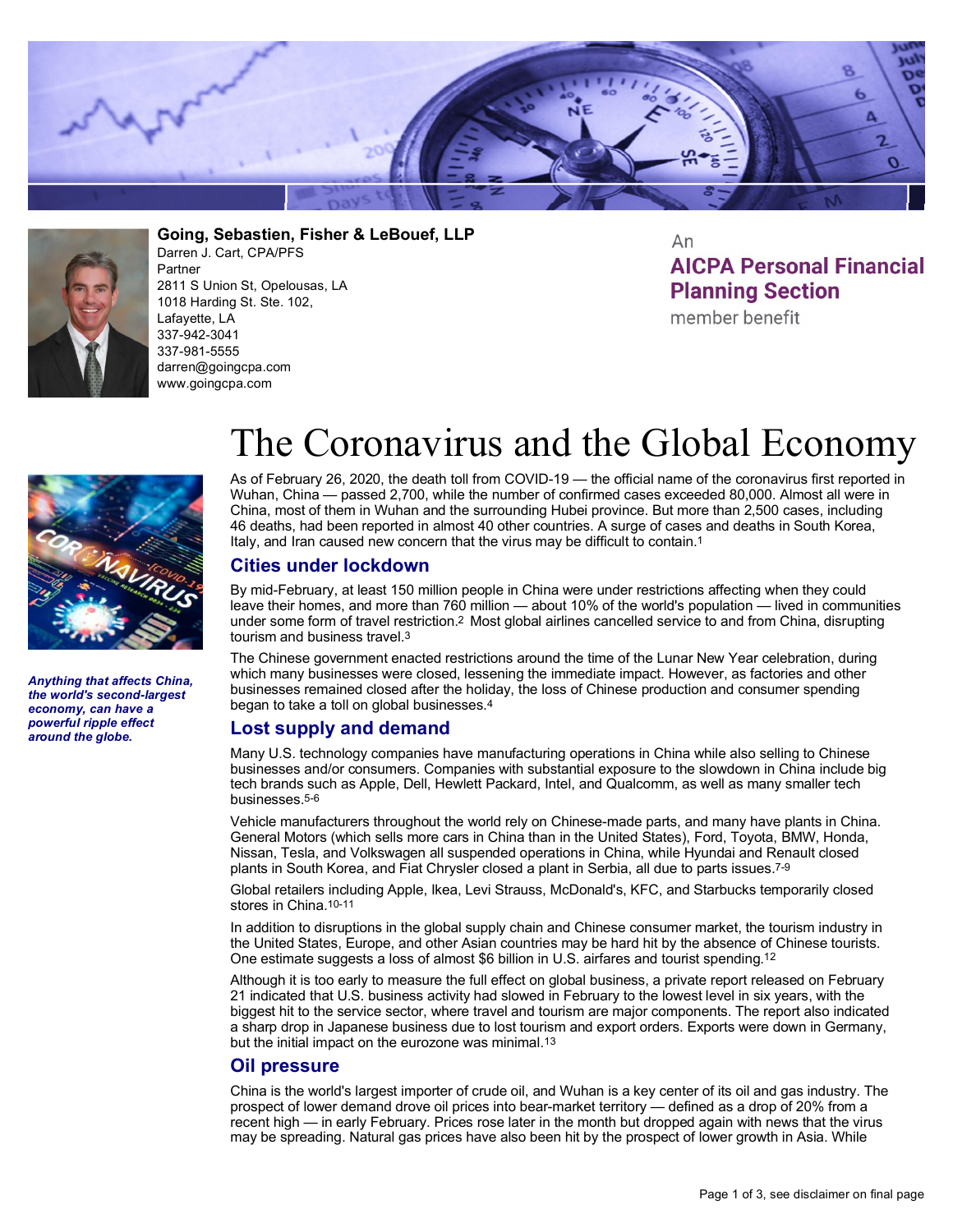



lower prices may be good for U.S. consumers, oil-exporting nations, including the United States, will face lower revenues, and energy companies that are already on rocky ground may struggle.14-17

#### **Market reaction**

In late January, the Dow Jones Industrial Average lost 3.7%, due in large part to concerns about the virus, wiping out gains for the year.18 The market bounced back quickly and set new records in February, but weak business news and a rash of cases outside of China sent it plunging, with a loss of almost 8% from February 19 to 25.19-20 This suggests that the market may be volatile for some time and that future direction might depend on the progress of disease control and emerging information on the impact of the virus on U.S. and global businesses.

# **Global growth outlook**

Anything that affects China, the world's second-largest economy, can have a powerful ripple effect around the globe. An early February report by Moody's Analytics estimated that every 1 percentage point reduction in China's real gross domestic product (GDP) will reduce global GDP outside China by 0.4%. The report projected that disruption caused by the virus would cut more than 2 percentage points off China's GDP growth in the first quarter of 2020 and result in a loss of 0.8% growth for the year. This in turn would cause a loss of about 0.3% in annual global GDP growth outside China and about 0.15% in the United States. Moody's lowered its projection for 2020 global growth from around 2.8% to 2.5%.21

In a February 16 forum, Kristalina Georgieva, managing director of the International Monetary Fund, was more optimistic, suggesting that the virus might shave 0.1% to 0.2% off the IMF's 2020 global growth projection of 3.3%. Georgieva cautioned that there was still a "great deal of uncertainty" and emphasized that the economic damage depends on the length of the disruption. If the disease "is contained rapidly," she said, "there can be a sharp drop and a very rapid rebound."22

The immediate concerns are to combat the virus on a human level and normalize business activity, but the outbreak could accelerate the shift of U.S. and European manufacturing away from China, creating a more diversified global supply chain.23-24 The situation remains in flux, so you may want to keep an eye on further developments.

*All investments are subject to market volatility and loss of principal. Investing internationally carries additional risks such as differences in financial reporting, currency exchange risk, as well as economic and political risk unique to the specific country. This may result in greater share price volatility. Shares, when sold, may be worth more or less than their original cost.*

- 1) *South China Morning Post,* February 26, 2020
- 2) *The New York Times,* February 18, 2020
- 3-4, 21) Moody's Analytics, February 2020
- 5, 23) *The Wall Street Journal,* February 18, 2020
- 6, 10) *Los Angeles Times,* February 4, 2020
- 7) *Forbes,* February 12, 2020
- 8) *Car and Driver,* February 4, 2020
- 9) *The Wall Street Journal,* February 14, 2020
- 11-12, 14-15, 18) *The Wall Street Journal,* February 3, 2020
- 13) *The Wall Street Journal,* February 21, 2020
- 16, 20) *The Wall Street Journal,* February 25, 2020
- 17) *The Wall Street Journal,* February 7, 2020
- 19) *The New York Times,* February 20, 2020
- 22) *Bangkok Post,* February 17, 2020
- 24) *South China Morning Post,* February 18, 2020